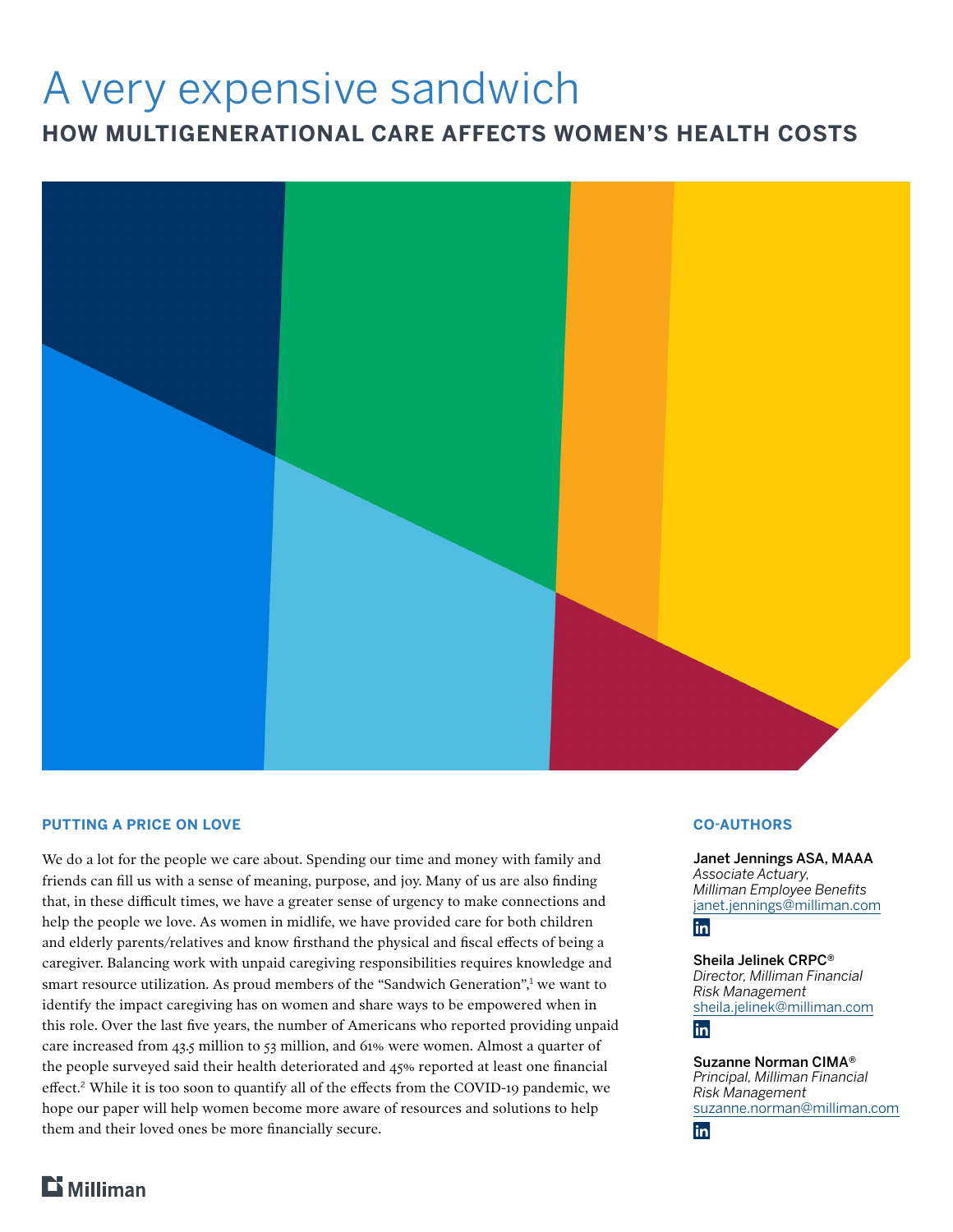### **CARE BY THE NUMBERS**

According to the U.S. Census Bureau projections, by 2030, there will be more than 70 million Americans over the age of 65**<sup>3</sup>**. This will be in combination with more women in the workforce, parents living longer, and a bigger obligation to self-fund retirement costs. It is understandable why being in the Sandwich Generation contributes to stress, depression, exhaustion, and financial hardship for caregivers. Many of the challenges women face include helping parents with long-term care and costs, determining money needed for retirement, figuring out healthcare expenses in retirement, paying for children's education, and determining how to handle disability should working become an issue.

According to a recent study**<sup>4</sup>**:

| More than a third<br>of parents with<br>8- to 14-year-old<br>children also care<br>for an aging<br>family member. | <b>Nearly one-third</b><br>of dual caregivers<br>spend over<br>\$3,000 a month<br>on an aging<br>parent/relative. | Seventy-four<br>percent of dual<br>caregivers feel a<br>financial strain. | Dual caregiving<br>parents are more<br>likely to carry a<br>credit card balance<br>and have balances<br>over \$5,000. | Dual caregivers<br>are more likely to<br>have withdrawn<br>money from<br>retirement and<br>college savings. |
|-------------------------------------------------------------------------------------------------------------------|-------------------------------------------------------------------------------------------------------------------|---------------------------------------------------------------------------|-----------------------------------------------------------------------------------------------------------------------|-------------------------------------------------------------------------------------------------------------|
|-------------------------------------------------------------------------------------------------------------------|-------------------------------------------------------------------------------------------------------------------|---------------------------------------------------------------------------|-----------------------------------------------------------------------------------------------------------------------|-------------------------------------------------------------------------------------------------------------|

As women progress through stages of life, there are key healthcare costs during each phase. The timeline below in Exhibit A outlines these stages of life and respective types of healthcare coverages.

#### **Exhibit A**

| Ages 26 - 65 | Self/company funded health insurance*    |
|--------------|------------------------------------------|
| Ages 18 - 65 | Self/company funded disability insurance |
| Ages 50 - 70 | Buy self-funded Long-Term Care Insurance |
| Age 65       | <b>Enroll in Medicare</b>                |

\*assumes coverage through parents until age 26

#### **IT TAKES A VILLAGE**

According to the U.S. Department of Agriculture (USDA)<sup>5</sup>, the cost of raising a child born in 2015 is projected to be \$233,610. This comes from seven main categories: housing, food, transportation, clothing, healthcare (excluding pregnancy), childcare/education (until age 18), and miscellaneous expenses (e.g., sports). While the number itself is eye-popping, the statistic does not fully capture the burden placed on women. Globally, women do twice as much non-paid work as men. In the U.S., working women report higher hours than men in almost all household categories--cooking, laundry, shopping, childcare. These additional responsibilities are often referred to as "the second shift." Today, 55% of women with children younger than 18 are employed full-time outside of the home compared to 34% a half century ago. These women also report a higher need to reduce work hours, feel like they cannot give 100% at work, and report having to turn down promotions.**<sup>6</sup>** The COVID-19 pandemic adds an entirely new dimension to this burden. It is not surprising a survey conducted April 16 – 20, 2020 found only 13% of women cite saving for retirement as their greatest financial priority given the financial strain on many families.**<sup>7</sup>**

One benefit to more women in the workforce is that doubleincome families (assuming both employers offer health coverage) may have more choices when deciding on healthcare plans. Couples should be aware of the spousal surcharge if one spouse takes coverage on the others' ESI if both have ACA compliant coverage.**<sup>8</sup>** According to the Milliman Medical Index,**<sup>9</sup>** "the cost increases continue to outpace gross domestic product (GDP) growth, which is roughly half the rate of healthcare cost growth. Recently, hospital costs have taken center stage, growing more quickly than costs for other services, climbing approximately 15% over the past three years, versus 10% for all other services combined." The article also states the 2020 annual cost for an average person is \$6,553 and employers are projected to pay an average of 60% of this cost.

Two popular programs**<sup>10</sup>** commonly offered in tandem with employer-sponsored health insurance plans can help with additional out of pocket costs: flexible spending accounts (FSAs) and health savings accounts (HSAs). A company human resources (HR) representative is a good resource to learn more about these plans, but the following key features will help you understand their differences:

#### FLEXIBLE SPENDING ACCOUNT**<sup>11</sup>**

- A special account you and/or your employer<sup>12</sup> can put money into with pretax dollars to pay for certain out-of-pocket healthcare costs (e.g., deductibles, copayments, and some medical expenses).
- \$2,750 maximum contribution per 2020 plan year and you must "use it or lose it".**<sup>13</sup>**
- Can be used for costs incurred by you, your spouse, and dependents.
- Cannot be used with ACA Marketplace Plans.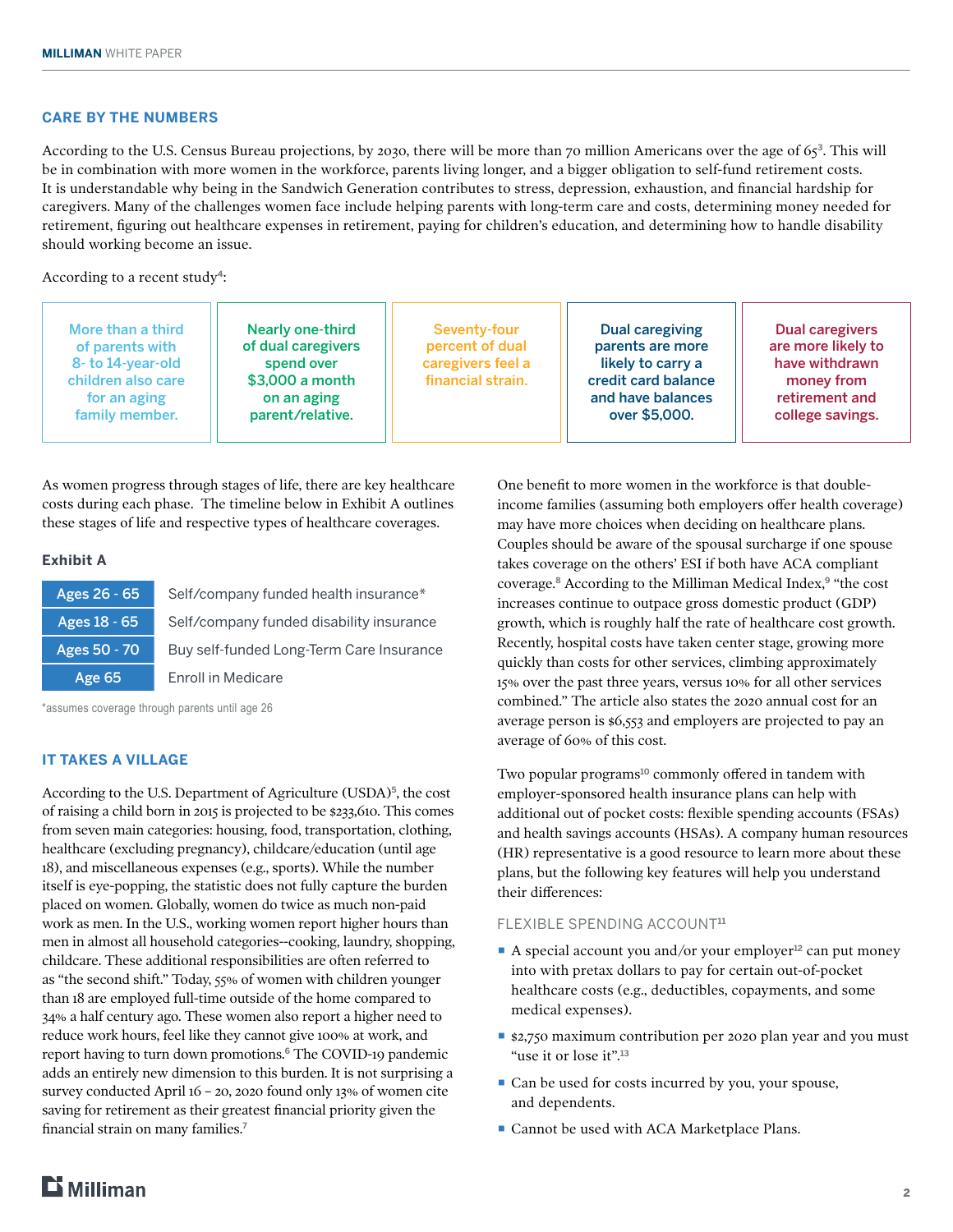#### HEALTH SAVINGS ACCOUNT**<sup>14</sup>**

- A type of savings account that you and/or your employer can contribute to on a pretax basis to pay for qualified medical expenses (e.g., deductibles, copayments, coinsurance, and some other expenses).
- \$3,550 maximum contribution per year (\$7,100 for family coverage) in 2020 and funds roll over year to year if you don't spend them and grow tax free.**<sup>15</sup>**
- Used in combination with a High Deductible Health Plan (HDHP)- generally a health plan with a higher deductible that puts the insured at risk for a large proportion of initial expenses as an incentive to control cost.
- Can be used with ACA Marketplace Plans.

Another account-based option for employers is the Health Reimbursement Arrangement. HRAs largely resemble Health Care FSAs, but give the employer more flexibility with regards to contribution levels and covered services. Funds in HRAs can be rolled over to future years, but remain the property of the employer.**<sup>16</sup>** Over the past five years, HRAs have expanded beyond a simple spending account that accompanies a traditional health plan. Small employers (under 50 FTEs) may offer a Qualified Small Employer Health Reimbursement Arrangement (QSEHRA) in lieu of a traditional group health plan.**<sup>17</sup>** Additionally, recent regulations permit employers to offer HRAs which must be used alongside individual health insurance coverage, but can be used to pay for said coverage or Excepted Benefits HRAs that can be used solely for medical costs that are not covered under the employer's traditional group health plan, such as dental, vision, critical illness, or short-term limited duration insurance, although these HRAs have a relatively low cap on employer contributions.

Many employers also offer a dependent care FSA (DCFSA), which can serve as a way to pay for eligible dependent care services with tax advantages.**<sup>18</sup>** If you are paying for childcare services

for dependents under the age of 13 or the care of a spouse or dependent of any age who is physically or mentally incapable of self-care, you may want to discuss this possible benefit with your HR representative or tax advisor.

#### **SELF-CARE IS NOT SELFISH**

To be a good caregiver, you need to be ready, willing, and able. As the saying goes, "Put your oxygen mask on first." The irony, of course, is that the care we give to others can take a toll and make it even harder to manage our own self-care. Eating right, exercising, and focusing on spiritual wellbeing are just a few of the ways to stay mentally and physically fit. What many women may not know is that there may be extensive resources available through their employee assistance program (EAP). These programs assist employees in resolving personal problems that may be adversely affecting their performance. While EAPs traditionally assisted workers with issues like alcohol or substance abuse, most now cover a broad range of issues such as child or elder care, relationship challenges, financial or legal problems, wellness matters, and traumatic events like workplace violence. Many programs are delivered at no cost to employees by standalone EAP vendors or providers that are part of comprehensive health insurance plans. Services are often delivered via phone, video-based counseling, online chatting, email interactions, or face-to-face.

An EAP may also include a wide array of other services (Exhibit B), such as nurse advice lines, or adoption assistance. EAP services are usually made available not only to the employee but also to the employee's spouse, children, and non-marital partner living in the same household as the employee. Your HR representative will be able to provide EAP contact information.

EAPs that offer medical benefits such as direct counseling and treatment rather than just referrals for counseling and treatment are regulated under ERISA and are subject to COBRA.**<sup>19</sup>**

#### **Exhibit B**

Examples of services offered by EAPs that could be particularly helpful for someone in the Sandwich Generation:



#### CHILDCARE

- Understand the differences in cost and structure of childcare for infants, preschoolers, and schoolaged children
- Identify and evaluate childcare and special needs resources and providers
- Provide contact information for local childcare providers
- Financial planning for college



- Weight management
- Smoking cessation
- Fitness and exercise
- **Exercise Stress management**
- Overall lifestyle improvement
- Lifestyle support for chronic conditions such as asthma, diabetes, and cardiovascular disease



- Evaluate your elder relative's daily living and healthcare needs, financial issues, and legal concerns
- $\blacksquare$  Find the right assisted living, residential, and medical care facilities
- Obtain information on senior meal services, community resources, and more
- Provide contact information for local eldercare providers with current confirmed openings across multiple zip codes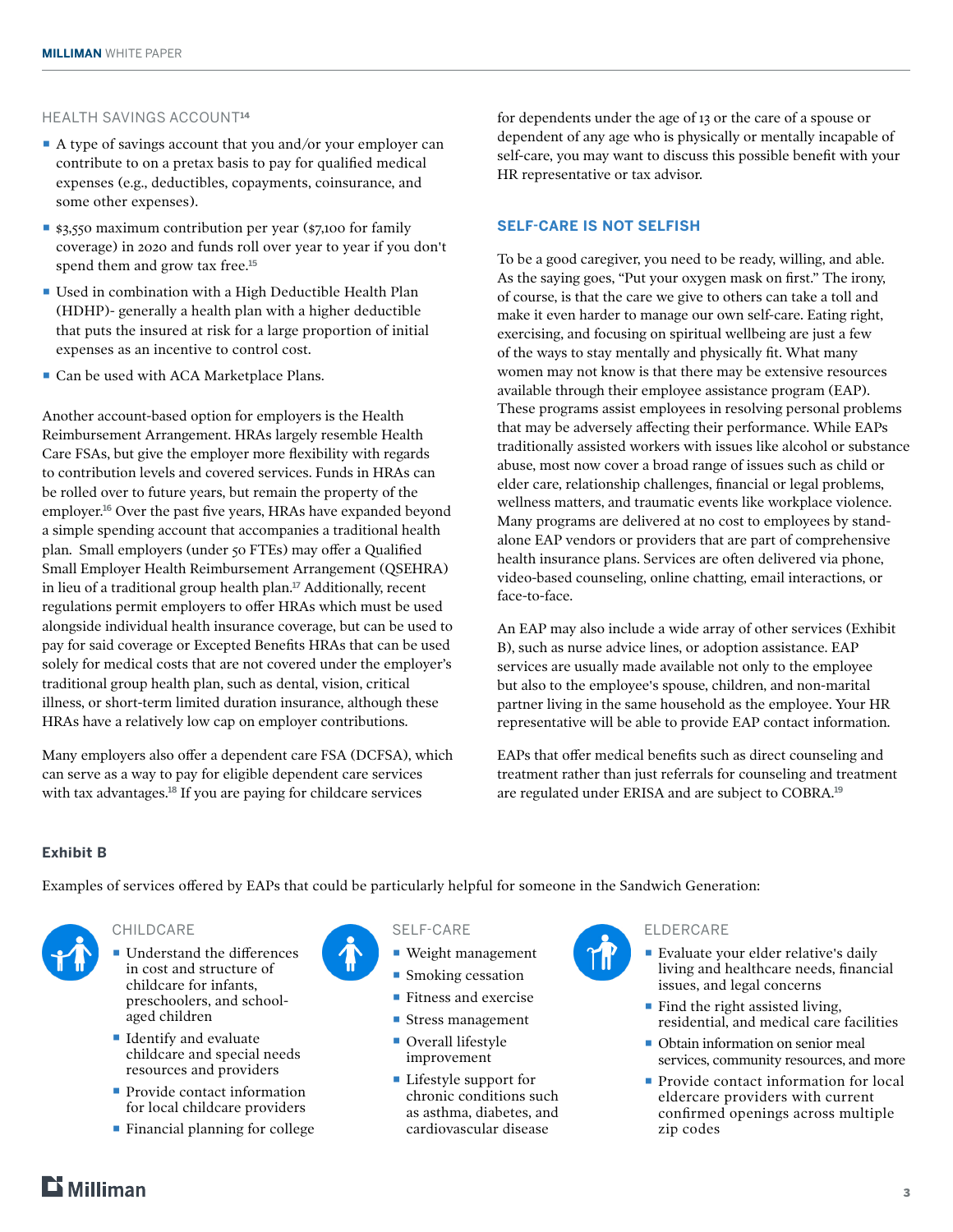#### **DISABILITY- THE HIDDEN RISK**

The Centers for Disease Control and Prevention (CDC)**<sup>20</sup>** estimates that approximately one in four adults (61 million) in the United States live with a disability. Many employers offer disability insurance as part of their benefits package, but it is important to know that it will not replace 100% of your income if you have a claim. It may also be subject to taxes (self-paid coverage may avoid this). Disability can have a large financial impact on women in the Sandwich Generation, when you consider the costs associated with replacing unpaid work (e.g., childcare at home and/or caring for older family members). Losing your paycheck (i.e., outside work) can add extreme burdens on families.

Sandra Gilpatrick, a Certified Financial Planner (CFP) financial professional based in Boston, says, "I think it is critical when I help my working age clients assess their personal balance sheet to review how their earned income is protected. I see disability insurance as a way to 'insure your paycheck.' The recent pandemic has sadly caused many people to lose their paychecks and, for some, that may only be for a few months, but imagine losing a paycheck for years because of an adverse health event. About one in four of today's 20-year-olds will become disabled before they retire and about one in seven people aged 35-65 can expect to become disabled for five years or longer. It is devastating to lose your income and no longer be financially selfsustaining. I encourage my clients to take the time when they are healthy to explore disability insurance."

#### **NO FREE LUNCH...OR MEDICINE**

One of the biggest unrealized costs Americans face when they retire is their healthcare expenses. While some people may be eligible for a retiree medical program from a former employer, most retirees rely on government programs for their health insurance coverage, but will still be responsible for premiums, co-pays, and additional out-of-pocket (OOP) costs. The Sandwich Generation may already be aware of these costs by seeing what their parents/elderly family members pay. Many have also probably noticed increases in premiums and OOP

expenses. Women need to pay careful attention to this inflation when they plan for retirement expenses as their expected increased longevity**<sup>21</sup>** could mean higher premiums and OOP expenses over time.

If retirement prior to age 65 is considered, you must factor in healthcare costs that will likely be much higher until you qualify for Medicare. Keep in mind that in order to qualify for Medicare, you must be age 65 or deemed disabled by the Social Security Administration. Once Medicare coverage starts, out-ofpocket health costs will likely drop but may continue to increase as you age.

When saving for health care costs and retirement, it is essential to consider the high rate of cost growth that has long been a staple of the American healthcare system and could reasonably be anticipated to exceed the rate of return used to estimate the present value of health care costs. Targeting a cost level that aligns with current health care needs at your planned retirement age could significantly understate the actual health care costs you may actually experience in retirement.

Projected health care costs for all years of retirement can be discounted back to today's dollars with an assumed rate of return, known as a present value, to estimate whether enough money has been saved. The chart below (Exhibit C) shows a sample of present values of health costs calculated using Milliman models. You can see that your current age and retirement age make a big difference in the amount of today's dollars needed for healthcare. For example, a couple currently age 45 who retire at age 60 will need approximately \$703,000 in today's dollars to pay for their healthcare needs. If that same couple waits until age 65 for retirement, the present value of their healthcare costs drops to \$505,000. The impact of healthcare trend can be seen between Scenarios 1 and 3 and between scenarios 2 and 4. The couples that are older will not have to pay as much as the corresponding couples that are younger because there is less time for healthcare trend to increase healthcare costs. For more background please refer to a paper from Robert Schmidt and Eric Walters**<sup>22</sup>** and refer to the appendix for caveats, and limitations.

| PRESENT VALUE   | SCENARIO 1        | SCENARIO <sub>2</sub> | <b>SCENARIO 3</b>  | SCENARIO 4         |  |
|-----------------|-------------------|-----------------------|--------------------|--------------------|--|
| Male and female | Current age 45    | Current age 45        | Current age 60     | Current age 65     |  |
| Male and female | Retirement age 60 | Retirement age 65     | Retirement ages 60 | Retirement ages 65 |  |
| Male            | 339,000           | 240,000               | 257,000            | 167.000            |  |
| Female          | 364.000           | 265,000               | 277,000            | 184.000            |  |
| Total           | 703.000           | 505.000               | 534.000            | 351,000            |  |

#### **Exhibit C: Present values of health costs**

# $\mathbf{E}$  Milliman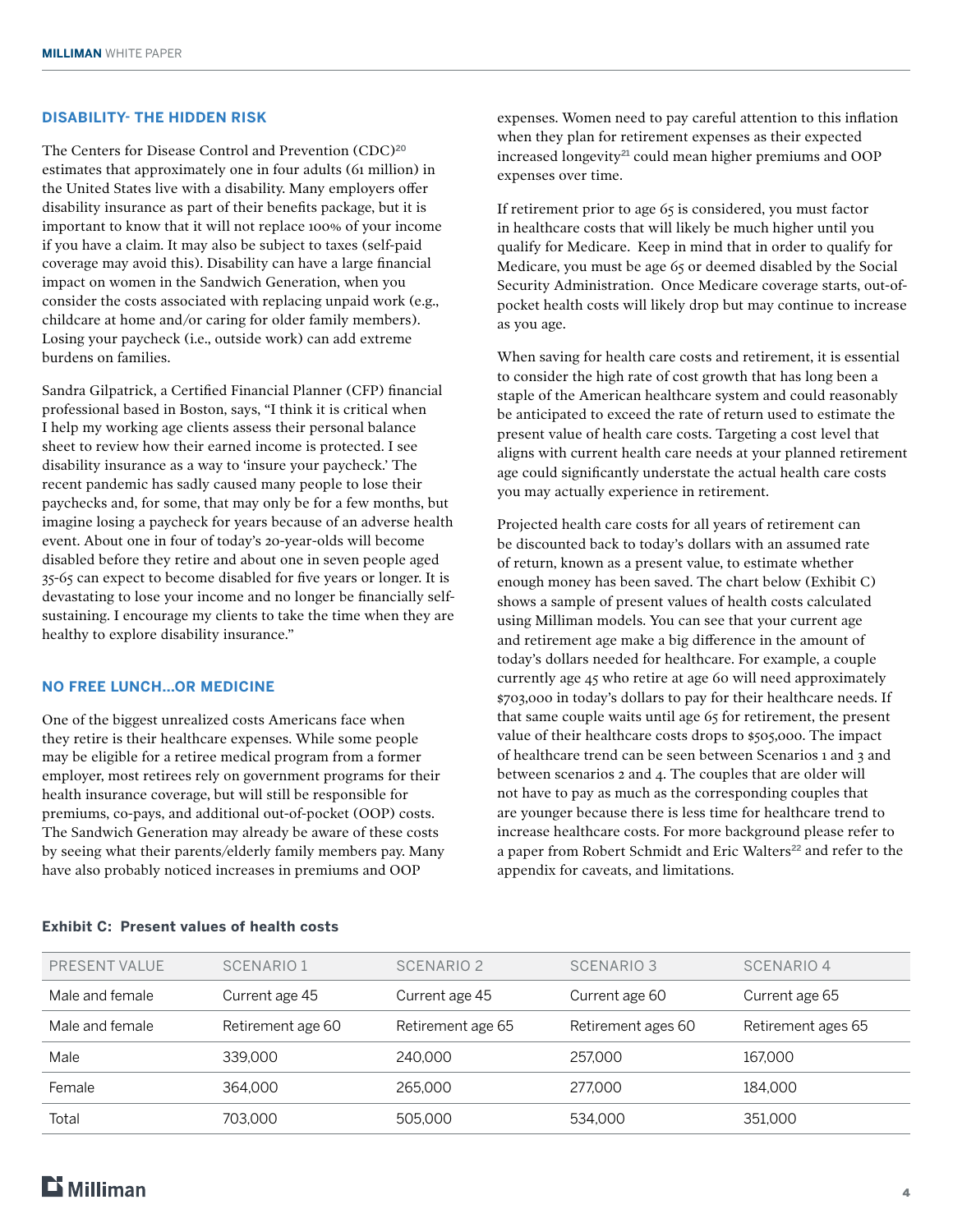There are so many variables when it comes to healthcare costs so, it is important to know these assumptions for the present value of the costs in Exhibits C and D:

- The health status of the male and female are assumed to be average for their entire life span. These averages are based on a typical commercially insured population in the Milliman Health Cost GuidelinesTM
- The male is projected to live until 88 and the female is projected to live until 90.
- Costs for pre-Medicare include nationwide average premiums from the ACA Marketplace Bronze plans and average OOP expenses for a sample Bronze plan design. Note that these costs do not include ACA advance premium tax subsidies that could reduce the costs between ages 60 and 65.
- Costs for post Medicare are based on average premiums of a Medicare Supplement Plan G and a standard Medicare Part D plan with average OOP expenses.
- Future medical trend is assumed to be 4.9% per year based on long-term estimates from a Society of Actuaries model**<sup>23</sup>**, supplemented with Milliman research and converted to an annual equivalent rate.
- An investment return of 3.0% per year is used.

Where you live also has an impact as costs of services vary by state. The Milliman models seek to help financial professionals be more accurate with their projections of client health expenses. Exhibit D, based on Milliman models, displays some examples of healthcare costs in five states under Scenario 1 with the same assumptions. The information in Exhibit D uses the same assumptions as Exhibit C. Refer to the appendix for caveats, and limitations.

#### **Exhibit D: State healthcare cost examples**

| <b>PRESENT</b><br><b>VALUE OF</b><br><b>SCENARIO1</b> | <b>MALE</b> | <b>FEMALE</b> | <b>TOTAL</b> |
|-------------------------------------------------------|-------------|---------------|--------------|
| Arizona                                               | 350,000     | 377,000       | 727,000      |
| Florida                                               | 382,000     | 412,000       | 794,000      |
| <b>Illinois</b>                                       | 342.000     | 367,000       | 709.000      |
| New York                                              | 318,000     | 344.000       | 662.000      |
| Washington<br>(State)                                 | 323,000     | 348,000       | 671.000      |

To determine how much you need to save, it helps to have a plan. Many people choose to work with a financial professional (see Exhibit F) to assess their retirement goals and expenses, but even if you choose to do it yourself, there are three key questions to answer to help determine the amount of savings you should allocate towards your medical expenses:



At what age do you want to retire?

Will you have employer-sponsored healthcare in retirement?

Geographically, where do you plan on retiring?

#### **THE A, B, C, DS OF MEDICARE**

Thanks to Congress and President Lyndon Johnson, federal healthcare for Americans over age 65 was signed into law on July 30, 1965. Part of the Social Security Act, Medicare was created to address the problem that at least 56% of Americans over age 65 had no healthcare insurance. President Harry S. Truman and his wife, Bess, were the first two Medicare beneficiaries. Today, there are over 60 million people enrolled, with women comprising 56% of beneficiaries. The U.S. Census estimates women over 65 will continue to make up the majority of the population with those over 85 equal to 62% in 2030 and 2050.**<sup>24</sup>** Currently, Medicare covers 20% of total national health spending (\$705.9 billion in healthcare costs) and is expected to account for 18% of total federal spending by 2028, up from 15% in 2017.**<sup>25</sup>**

#### **Medicare/Medicaid Primer:**

- The Centers for Medicare and Medicaid Services (CMS)<sup>26</sup> is a federal agency within the United States Department of Health and Human Services (HHS) that administers the Medicare program and works in partnership with state governments to administer Medicaid
- If you are eligible and enroll<sup>27</sup>, you must choose either:
	- Original Medicare (OM) the traditional program offered directly through the federal government. It includes Part A (inpatient/hospital coverage) and Part B (outpatient/ medical coverage). You will receive a red, white, and blue card to show to your providers when receiving care. Most doctors in the country take your insurance. Additionally, Medicare limits how much you can be charged if you visit participating or non-participating providers.
	- Medicare Advantage (MA) Private plans that contract with the federal government to provide Medicare benefits. It is also known as a Medicare private health plan or Part C. Some of the most common types of plans are: Health maintenance Organizations (HMOs), Preferred provider Organizations (PPOs), Private Fee-For-Service (PFFS).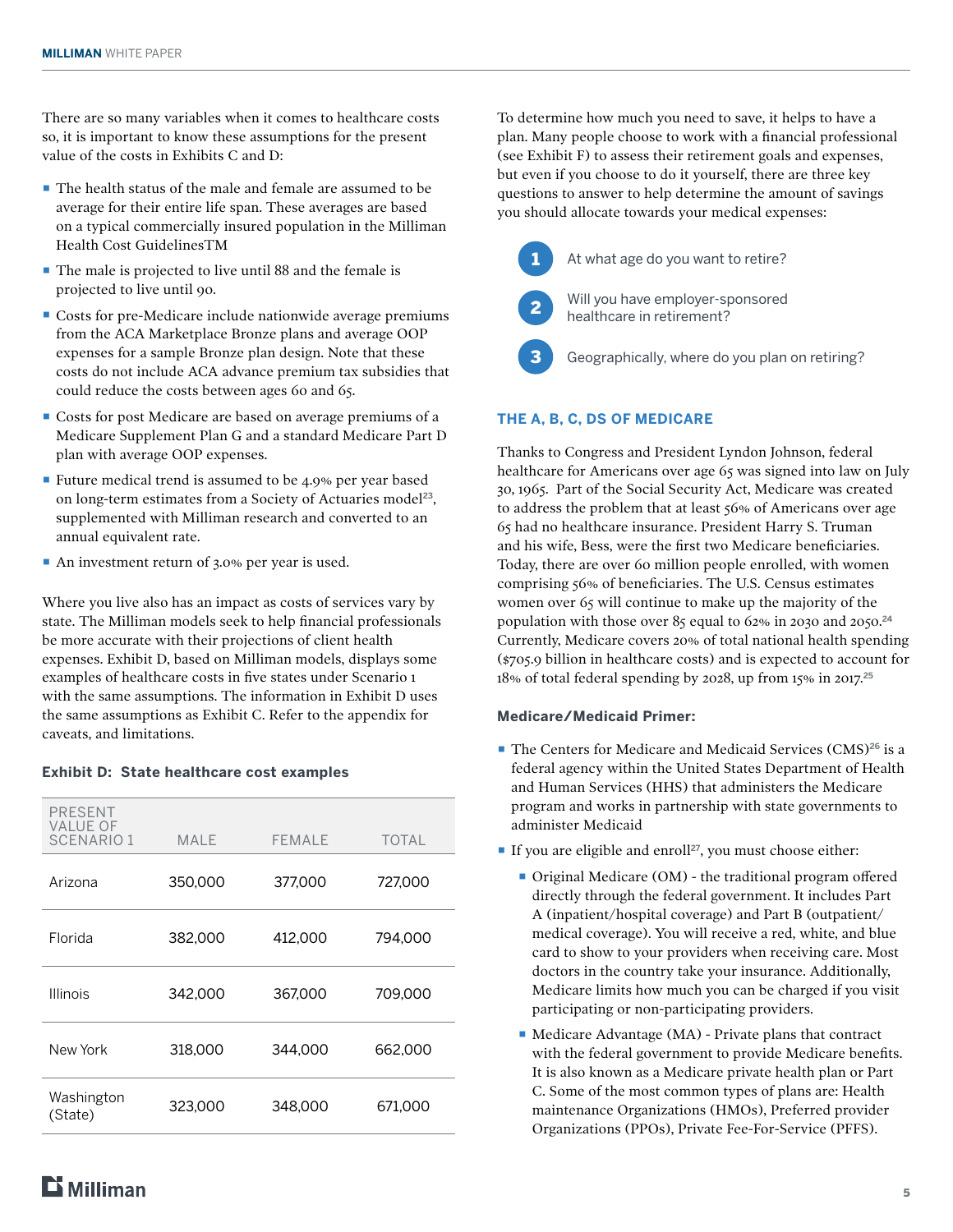- Medicare Supplement Insurance (Medigap)<sup>28</sup> helps fill "gaps" in OM and is sold by private companies (you must have Medicare Part A and Part B). Original Medicare pays for much, but not all, of the cost for covered health care services and supplies. Medigap can help pay some of the remaining health care costs, such as: copayments, coinsurance, and deductibles. It acts as a supplements your OM benefits.
- The enrollment window opens up three months before you turn 65, your birthday month, and three months after you turn 65
- There are four parts to Medicare: A, B, C, D
	- Part A: Hospital insurance (HI)
	- Part B: Supplementary Medical Insurance (SMI)
	- Part C: Medicare Advantage Plans (MA)<sup>29</sup>
	- Part D: Medicare prescription drug plans
- Medicare covers about 64% of medical and prescription drug expenses according to Milliman models
- Medicaid<sup>30</sup> provides health coverage to eligible low-income adults, children, pregnant women, elderly adults, and people with disabilities

#### **Expenses not covered by Medicare:**

- Long-term care (LTC) coverage ■ Co-insurance and Copayments
- **Premiums- monthly,** Part B, Part D
- Medigap insurance
- Most vision services
- Deductibles
- Most dental services

Visit www.medicare.gov for a complete explanation of coverage rules and exclusions.

#### **LONG-TERM CARE – HELP IN OUR GOLDEN YEARS**

Long term care (LTC) is one of the largest costs to the Sandwich Generation and is not covered by Medicare. In this section, we will focus on overall LTC costs, Alzheimer's statistics and costs, as well as ways to help offset them. Paying for LTC in retirement poses a great challenge to everyone. This challenge is even greater for women because of longer life expectancies, higher rates of disability, chronic health conditions, lower income

levels, and less time in the work force. In addition, more women are often primary caregivers.

In the United States, more than 13 million women are living with Alzheimer's or are caring for a loved one who has the disease. More than 60% of Alzheimer's and dementia caregivers are daughters.**<sup>31</sup>** Along with the emotional toll of this disease, there is the financial toll. In 2017, 16 million family members and friends provided 18.4 billion hours of unpaid care to people with Alzheimer's and other dementias at an economic value of more than \$232 billion. Fiftyseven percent of caregivers who are full-time employees had to go into work late, leave early, or take paid time off (PTO) due to caregiver responsibilities. Eighteen percent had to scale back to part-time employment, 16% took a leave of absence, and 8% turned down a promotion because of caregiver obligations.**<sup>32</sup>**

We have seen a new aspect of caregiving with the number of older adults who are also caregivers. People in their 60s and 70s are caring for parents who are in their 80s, 90s, and upwards of 100 years old. This can cause additional stress and increase the onset of chronic diseases for caregivers. This new phenomenon is due to the U.S. population living longer and these statistics are most likely going to increase over time. Dementia and Alzheimer's today have about a 10-year lifespan with the largest spike in care cost typically coming in the last year before death. For people who have moderate to severe Alzheimer's disease, it is very unlikely that there will be a cure in the next 10 to 15 years. There are many aspects of Alzheimer's research**<sup>33</sup>** that offer hope, including:

- **Developing a vaccine**
- Developing a blood test to determine if a patient has the disease
- Expanding resources for caregivers to help keep patients in home care longer
- **Providing psychosocial help for caregivers**
- Providing caregiver insurance service

According to the 2019 Genworth Cost of Care**<sup>34</sup>** (Exhibit E), from 2004 to 2019, the cost for facility and in-home care services has risen on average from 1.71% – 3.64% per year. That's an increase of \$892 annually for home care and up to \$2,468 annually for a private room in a nursing home. At this rate, some care costs are outpacing the U.S. inflation rate by almost double.

| CATEGORY                   | 2004 COST | 2019 COST | TOTAL<br>INCREASE(S) | AVERAGE<br>ANNUAL<br>INCREASE(S) | TOTAL<br>INCREASE (\$) | AVERAGE<br>ANNUAL<br>INCREASE (\$) |
|----------------------------|-----------|-----------|----------------------|----------------------------------|------------------------|------------------------------------|
| Private room nursing Home  | \$65,185  | \$102,200 | \$37.015             | \$2.468                          | 56.78%                 | 3.07%                              |
| Assisted living facility   | \$28,800  | \$48.612  | \$19.812             | \$1.321                          | 68.79%                 | 3.64%                              |
| Home care home Health Aide | \$42.168  | \$52,624  | \$10.456             | \$697                            | 24.80%                 | 1.71%                              |
| Home care homemaker        | \$38.095  | \$51.480  | \$13.385             | \$892                            | 35.14%                 | 2.06%                              |

#### **Exhibit E: Cost for facility and in-home care (2004-2019)**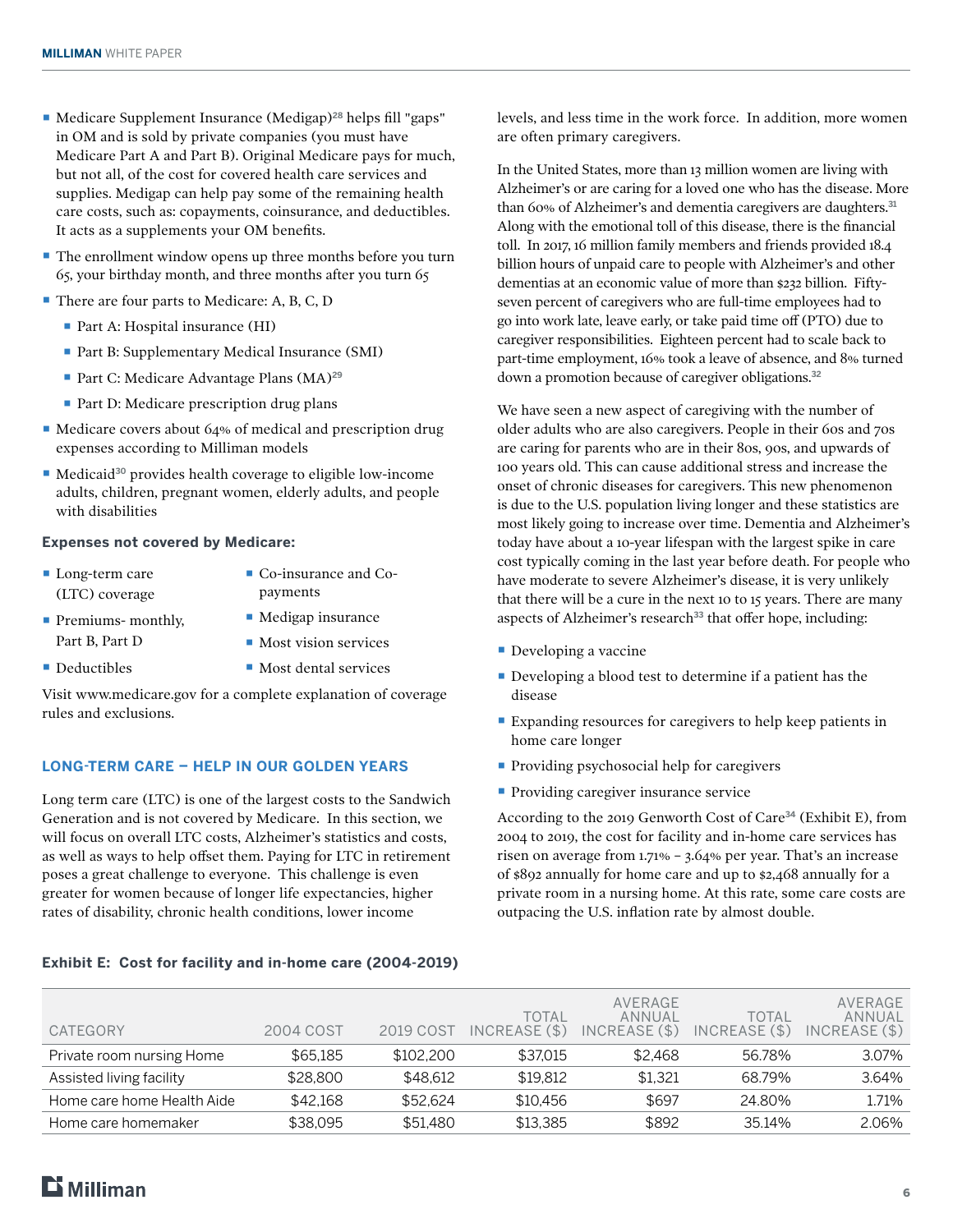An estimated ten thousand baby boomers turn age 65 each day.**<sup>35</sup>** As these seniors continue to age, not only will their level of required assistance and long-term costs increase, but the impact to the healthcare system will be substantial due to the large number of individuals requiring LTC assistance.

The key way consumers can offset these costs is by purchasing a long-term care insurance policy. According to the National Association of Insurance Commissioners (NAIC), the long-term care insurance market (LTCI) is now covering seven million lives, but about 12 million of America's senior citizens will require long-term care by 2020.

Despite the growing need, the number of insurers offering LTCI coverage has decreased from slightly over 100 in 2004 to about a dozen in 2018. Additionally, premium rates for newly-issued policies have risen as the remaining writers have refined their pricing.

LTCI policies incorporate a number of long-term care (LTC) service alternatives, including home health care, respite care, hospice care, personal care in the home, services provided in assisted living facilities, adult day care centers and other community facilities. Public programs, such as Medicare and Medicaid, also cover certain limited LTC services**<sup>36</sup>** and Washington State became the first state to offer a public sector LTC program. WA residents age 18 or older who have paid the payroll tax for either 10 years without interruption of five consecutive years, or three of the last six years, and who work at least 500 hours a year, are eligible.**<sup>37</sup>** A licensed financial professional can help you determine if this kind of coverage is appropriate and available for you to purchase. Just like any insurance, you will likely need to apply well before you actually need it.

#### **FISCAL FITNESS**

Virgil said, "Your health is your wealth." We would add, that in the 21st century, comprehensive wealth planning should also incorporate a review of healthcare costs to improve health and wealth outcomes. Just like an annual physical with your primary care physician, an annual fiscal check-up with a financial professional that includes a focus on healthcare costs becomes critical, especially for women. Learning to advocate for yourself by asking questions (Exhibit F) and knowing your options can help you understand financial challenges as well as resources. Working with a financial professional who offers holistic financial planning advice can help women in the Sandwich Generation navigate caring for their entire health spectrum- children, self, and parents- and identify the best strategies and investments to help ensure that, above all, they retain choices and maintain their dignity.

 No matter what "slice" of the Sandwich Generation you may fall into, caregiving takes a toll, literally. Early planning and

saving can help ease financial and emotional**<sup>38</sup>** burdens. We encourage all women to consider this part of their annual healthcare routine.

#### **Exhibit F**

#### FINANCIAL PROFESSIONAL QUESTIONS

Interviewing financial professionals can be daunting when you don't always know the questions to ask. Below are some suggestions that may help you identify a qualified financial professional who can help manage your healthcare risks:

- What percentage of your clients are women (married/single/ divorced/widowed)?
- Do you offer customized financial planning based on client specific needs?
- What advice do you offer clients who are concerned about healthcare costs?
- What types of disability policies do you offer?
- How do you help clients project their healthcare costs?
- How can you help me with a decision about Medicare?
- What types of LTC policies do you offer?
- How do you help clients with eldercare planning resources?
- How do you facilitate family conversations?

#### CAVEATS AND LIMITATIONS TO THE SECTION "NO FREE LUNCH…OR MEDICINE"

The information contained in this report has been prepared for Milliman to use in a retirement planning tool for retirement savings plan participants.**<sup>39</sup>** The data and information presented may not be appropriate for any other purpose.

It is our understanding that this report may be released publicly. Any distribution of the information should be in its entirety. Any user of this report must possess a certain level of expertise in actuarial science and health care modeling so as not to misinterpret the information presented.

The projection of retiree health care costs is a complicated exercise, and actual results will vary from projections for a variety of reasons, including but not limited to changes in the following key factors:

- 1. Laws, regulations, and rules governing health care plans in the U.S., such as changes to the Medicare eligibly age
- 2. Market forces the at impact health care costs and plans that are available to retirees
- 3. Changes in health status of retirees
- 4. External shocks, such as epidemics, pandemics, or trends in new diseases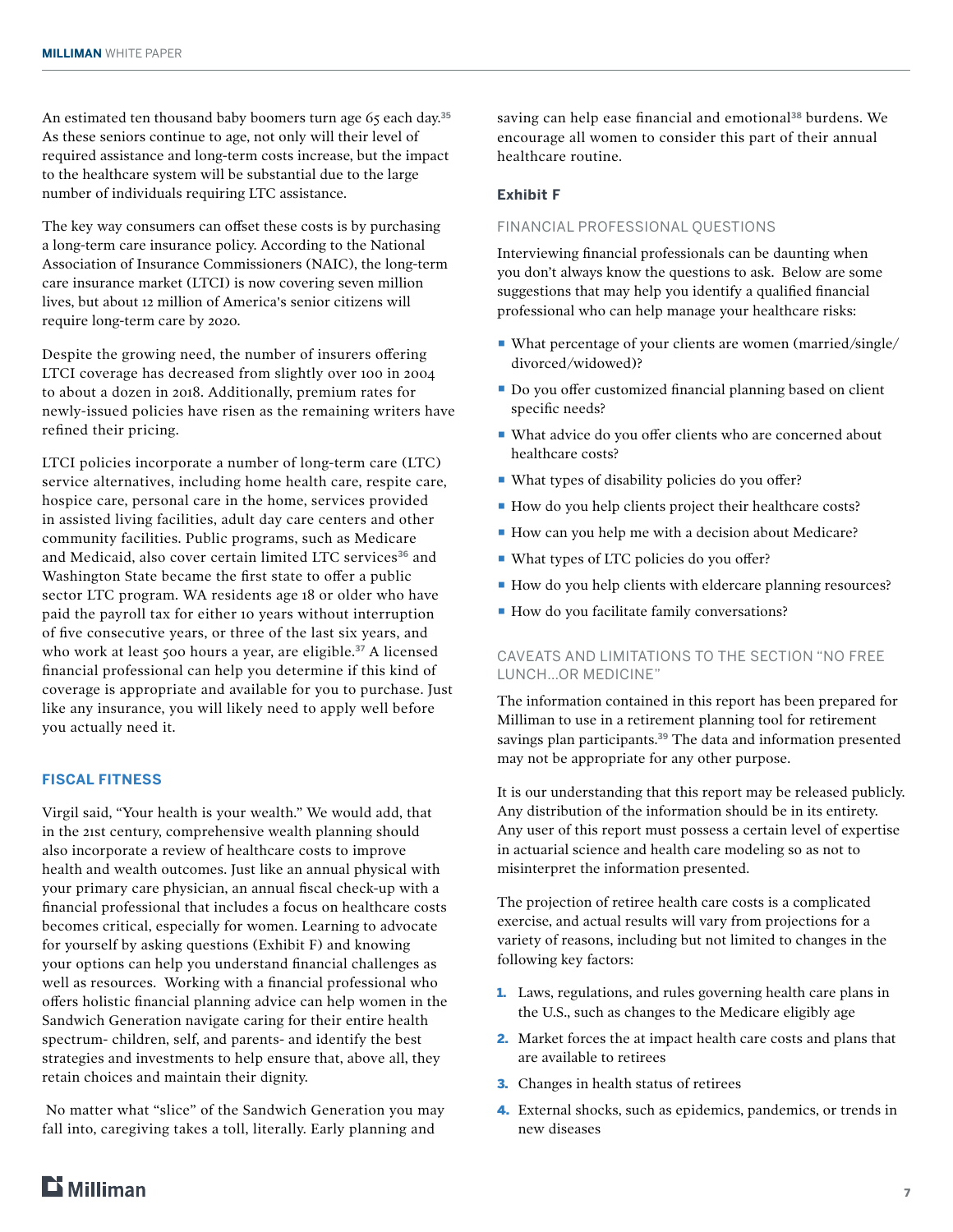These cost estimates do not include the projected impact of COVID-19 on premiums and out-of-pocket costs. There is a substantial amount of uncertainty regarding the impact of COVID-19 on plan costs, including whether the pandemic will materially increase or decrease costs during the term of these projections.

All of these factors may have a material effect on retiree health care costs. Thus, it is important to continually monitor all of the factors influencing health care costs and modify projections as needed.

Milliman makes no representations or warranties regarding the contents of this paper to third parties. Likewise, third parties are instructed that they are to place no reliance upon this paper prepared by Milliman that would result in the creation of any duty or liability under any theory of law by Milliman or its employees to third parties. Other parties receiving this report must rely upon their own experts in drawing conclusions about the premium rates, out-of-pocket costs, trend rates, and other assumptions.

In performing this analysis, we relied on data and other information from sources described above. We have not audited or verified this data and other information. If the underlying data or information is inaccurate or incomplete, the results of our analysis may likewise be inaccurate or incomplete. We performed a limited review of the data used directly in our analysis for reasonableness and consistency and have not found material defects in the data. If there are material defects in the data, it is possible that they would be uncovered by a detailed, systematic review and comparison of the data to search for data values that are questionable or for relationships that are materially inconsistent. Such a review was beyond the scope of our assignment.

Guidelines issued by the American Academy of Actuaries require actuaries to include their professional qualifications in all actuarial communications. The author of this section of the paper, who is a credentialed actuary, is a member of the American Academy of Actuaries and meets the qualification standards for performing the analyses contained herein.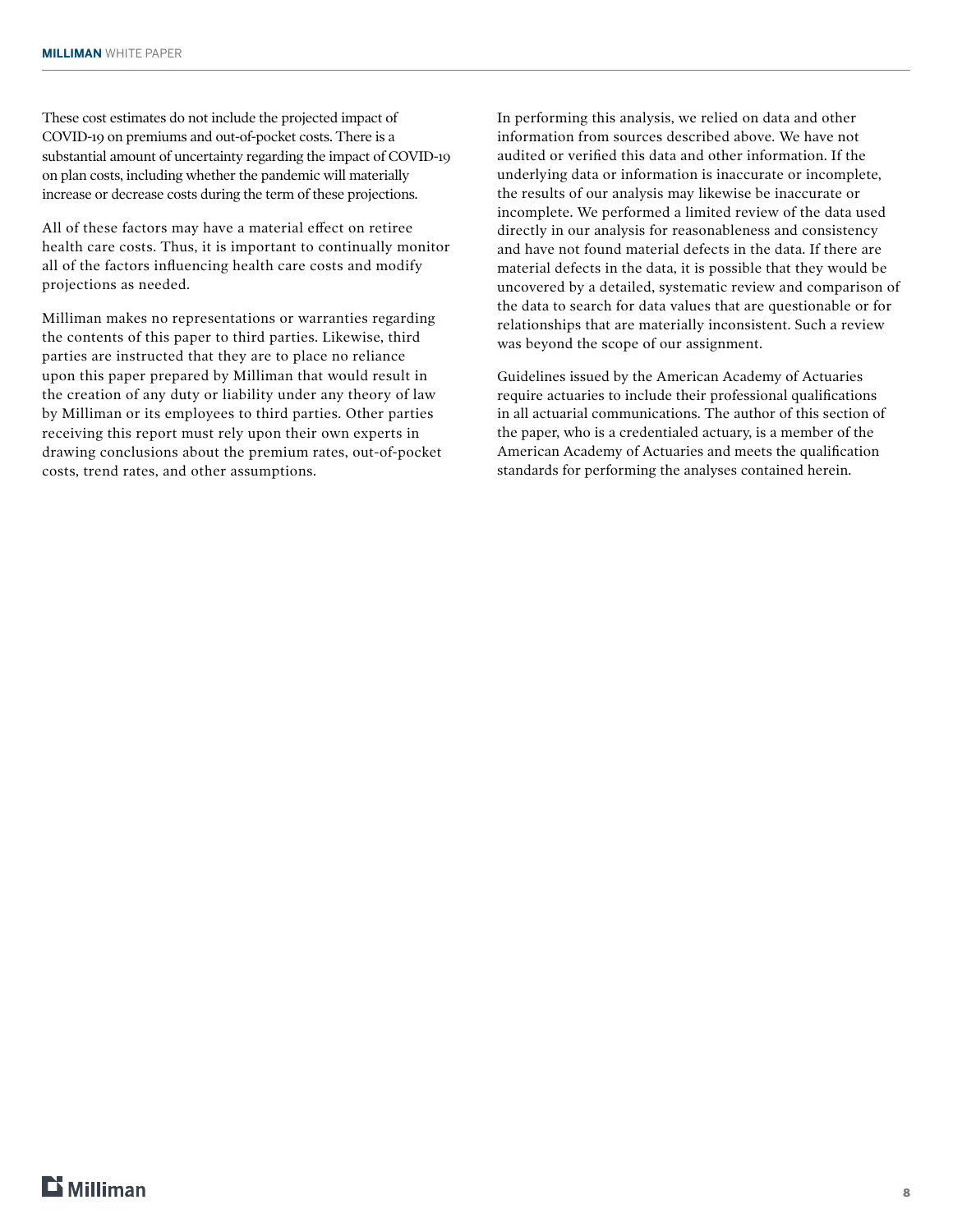#### **FOOTNOTES**

- 1 Parker, Kim, Eileen, Patten. The Sandwich Generation- Rising Financial Burdens for Middle-Aged Americans (January 30, 2013). Pew Research Center (2013) Retrieved on October 12, [2](https://www.pewsocialtrends.org/2013/01/30/the-sandwich-generation/ )020, from [https://www.pewsocialtrends.org/2013/01/30/](https://www.pewsocialtrends.org/2013/01/30/the-sandwich-generation/) [the-sandwich-generation/](https://www.pewsocialtrends.org/2013/01/30/the-sandwich-generation/)
- 2 AARP (May 14, 2020). Caregiving in the United States 2020. Retrieved on October 12, 2020, from [https://www.aarp.org/ppi/info-2020/caregiving-in-the-united-states.](https://www.aarp.org/ppi/info-2020/caregiving-in-the-united-states.html?CMP=RDRCT-PPI-CAREGIVING-042) [html?CMP=RDRCT-PPI-CAREGIVING-042920](https://www.aarp.org/ppi/info-2020/caregiving-in-the-united-states.html?CMP=RDRCT-PPI-CAREGIVING-042)
- 3 Vespa, Jonathan, Medina, Lauren, Armstrong, David M. Demographic. Turning Points for the United States: Population Projections for 2020 to 2060 (March 2018 Revised February 2020). P25-1144 Retrieved on October 12, 2020, from [https://www.census.](https://www.census.gov/content/dam/Census/library/publications/2020/demo/p25-1144.pdf) [gov/content/dam/Census/library/publications/2020/demo/p25-1144.pdf](https://www.census.gov/content/dam/Census/library/publications/2020/demo/p25-1144.pdf)
- 4 T.RowePrice (March 26, 2019). Sandwich Generation Strain Negatively Impacts Kids and Their Money Habits. Retrieved on October 12, 2020, from [https://www.troweprice.com/](https://www.troweprice.com/corporate/en/press/t--rowe-price--sandwich-generation-strain-negatively-impacts-kid.html) [corporate/en/press/t--rowe-price--sandwich-generation-strain-negatively-impacts-kid.html](https://www.troweprice.com/corporate/en/press/t--rowe-price--sandwich-generation-strain-negatively-impacts-kid.html)
- 5 Lino, Mark, Kuczynski, Kevin, Rodriguez, Nestor, Schap, TusaRebecca. Expenditures on Children by Families, 2015. (March 2017). USDA Center for Nutrition Policy and Promotion. Retrieved on October 12, 2020, from [https://fns-prod.azureedge.net/sites/](https://fns-prod.azureedge.net/sites/default/files/crc2015_March2017_0.pdf) [default/files/crc2015\\_March2017\\_0.pdf](https://fns-prod.azureedge.net/sites/default/files/crc2015_March2017_0.pdf)
- 6 Horowitz, Juliana Mensasce. Despite challenges at home and work, most working moms and dads say being employed is what's best for them (September 12, 2019). Pew Research Center. Retrieved on October 12, 2020, from [https://www.](https://www.pewresearch.org/fact-tank/2019/09/12/despite-challenges-at-home-and-work-most-working-mo) [pewresearch.org/fact-tank/2019/09/12/despite-challenges-at-home-and-work-most](https://www.pewresearch.org/fact-tank/2019/09/12/despite-challenges-at-home-and-work-most-working-mo)[working-moms-and-dads-say-being-employed-is-whats-best-for-them/](https://www.pewresearch.org/fact-tank/2019/09/12/despite-challenges-at-home-and-work-most-working-mo)
- 7 Cho, Heidi, Collinson, Catherine, and Rowey, Patti. Retirement Security for Women Amid COVID-19- 20th Annual Transamerica Retirement Survey of Workers (June 2020). Transamerica Center for Retirement Studies. Retrieved on October 12, 2020, from [https://transamericacenter.org/docs/default-source/retirement-survey-of-workers/](https://transamericacenter.org/docs/default-source/retirement-survey-of-workers/tcrs2020_sr_women-re) [tcrs2020\\_sr\\_women-retirement-security-amid-covid.pdf](https://transamericacenter.org/docs/default-source/retirement-survey-of-workers/tcrs2020_sr_women-re)
- 8 Dwilson, Stephanie. Should You Consider a Spousal Surcharge? (January 18, 2019). Anthem- The Benefits Guide (2[0](https://thebenefitsguide.com/should-you-consider-a-spousal-surcharge/ )19). Retrieved on October 12, 2020, from [https://](https://thebenefitsguide.com/should-you-consider-a-spousal-surcharge/) [thebenefitsguide.com/should-you-consider-a-spousal-surcharge/](https://thebenefitsguide.com/should-you-consider-a-spousal-surcharge/)
- 9 Girod, Christopher S., Houchens, Paul R., Liner, David M., Naugle, Andrew, Norris, Doug, Thomas D., & Weltz, Scott A. (May 20, 2020). 2020 Milliman Medical Index. Retrieved on October 12, 2020, from [https://www.milliman.com/en/insight/2020](https://www.milliman.com/en/insight/2020-milliman-medical-index) [milliman-medical-index](https://www.milliman.com/en/insight/2020-milliman-medical-index)
- 10 Busch, Fritz, Collier, Barbara, Karcher, Jason, and Phillips, Steve. Consumers to the Rescue? A Primer on HDHPs and HSAs. (February 2019). Society of Actuaries Health Watch Issue 88 (2019). Retrieved on October 12, 2020, from [https://www.soa.org/](https://www.soa.org/globalassets/assets/library/newsletters/health-watch-newsletter/2019/february/hsn-2019-iss88-busch.pdf) [globalassets/assets/library/newsletters/health-watch-newsletter/2019/february/hsn-](https://www.soa.org/globalassets/assets/library/newsletters/health-watch-newsletter/2019/february/hsn-2019-iss88-busch.pdf)[2019-iss88-busch.pdf](https://www.soa.org/globalassets/assets/library/newsletters/health-watch-newsletter/2019/february/hsn-2019-iss88-busch.pdf)
- 11 U.S. Centers for Medicare and Medicaid Services (2020). Using a Flexible Spending Account (FSA) (2020). Retrieved on October 12, 2020, from [https://www.healthcare.](https://www.healthcare.gov/have-job-based-coverage/flexible-spending-accounts/#:~:text=FSAs%20are%20) [gov/have-job-based-coverage/flexible-spending-accounts/#:~:text=FSAs%20are%20](https://www.healthcare.gov/have-job-based-coverage/flexible-spending-accounts/#:~:text=FSAs%20are%20) [limited%20to%20%242%2C650,re%20married%2C%20and%20your%20dependents](https://www.healthcare.gov/have-job-based-coverage/flexible-spending-accounts/#:~:text=FSAs%20are%20)
- 12 Society for Human Resource Management. 2020 FSA Contribution Cap Rises to \$2750. (November 6, 2019) Retrieved on October 12, 2020, from [https://www.shrm.org/](https://www.shrm.org/resourcesandtools/hr-topics/benefits/pages/2020-fsa-contribution-cap-rises-to-2750.aspx) [resourcesandtools/hr-topics/benefits/pages/2020-fsa-contribution-cap-rises-to-2750.aspx](https://www.shrm.org/resourcesandtools/hr-topics/benefits/pages/2020-fsa-contribution-cap-rises-to-2750.aspx)
- 13 IRS (November 15, 2019). IRS: Eligible employees can use tax-free dollars for medical expenses. Retrieved on October 12, 2020, from [https://www.irs.](https://www.irs.gov/newsroom/irs-eligible-employees-can-use-tax-free-dollars-for-medical-expenses#:~) [gov/newsroom/irs-eligible-employees-can-use-tax-free-dollars-for-medical](https://www.irs.gov/newsroom/irs-eligible-employees-can-use-tax-free-dollars-for-medical-expenses#:~)[expenses#:~:text=WASHINGTON%20%E2%80%94%20With%20health%20care%20](https://www.irs.gov/newsroom/irs-eligible-employees-can-use-tax-free-dollars-for-medical-expenses#:~) [open,covered%20by%20other%20health%20plans](https://www.irs.gov/newsroom/irs-eligible-employees-can-use-tax-free-dollars-for-medical-expenses#:~)
- 14 U.S. Centers for Medicare and Medicaid Services (2020). Using a Health Savings Account (HSA) (2020). Retrieved on October 12, 2020, from [https://www.healthcare.](https://www.healthcare.gov/glossary/health-savings-account-hsa/) [gov/glossary/health-savings-account-hsa/](https://www.healthcare.gov/glossary/health-savings-account-hsa/)
- 15 Milliman Quick Reference Card. Benefit Perspectives. (November 2019) Retrieved on October 12, 2020, from [https://milliman-cdn.azureedge.net/-/media/milliman/](https://milliman-cdn.azureedge.net/-/media/milliman/importedfiles/ektron/quick_reference_card_2019.a) [importedfiles/ektron/quick\\_reference\\_card\\_2019.ashx](https://milliman-cdn.azureedge.net/-/media/milliman/importedfiles/ektron/quick_reference_card_2019.a)
- 16 U.S. Department of Health and Human Services (June 13, 2019). U.S. Departments of Health and Human Services, Labor, and the Treasury Expand Access to Quality, Affordable Health Coverage Through Health Reimbursement Arrangements. Retrieved on October 12, 2020, from [https://www.hhs.gov/about/news/2019/06/13/](https://www.hhs.gov/about/news/2019/06/13/hhs-labor-treasury-expand-access-quality-affordable-health-coverage.html#:~:text=Under%20the%20rule%2C%20starting%20in,market%2C%20subject%20to%20certain%20conditions) [hhs-labor-treasury-expand-access-quality-affordable-health-coverage.](https://www.hhs.gov/about/news/2019/06/13/hhs-labor-treasury-expand-access-quality-affordable-health-coverage.html#:~:text=Under%20the%20rule%2C%20starting%20in,market%2C%20subject%20to%20certain%20conditions) [html#:~:text=Under%20the%20rule%2C%20starting%20in,market%2C%20](https://www.hhs.gov/about/news/2019/06/13/hhs-labor-treasury-expand-access-quality-affordable-health-coverage.html#:~:text=Under%20the%20rule%2C%20starting%20in,market%2C%20subject%20to%20certain%20conditions) [subject%20to%20certain%20conditions](https://www.hhs.gov/about/news/2019/06/13/hhs-labor-treasury-expand-access-quality-affordable-health-coverage.html#:~:text=Under%20the%20rule%2C%20starting%20in,market%2C%20subject%20to%20certain%20conditions)
- 17 U.S. Centers for Medicare and Medicaid Services (2020). Retrieved on October 12, 2020, from <https://www.healthcare.gov/small-businesses/learn-more/qsehra/>
- 18 IRS (2020). IRS Child and Dependent Care Information. Retrieved on October 12, 2020, from<https://www.irs.gov/credits-deductions/individuals/child-and-dependent-care-information>
- 19 U.S. Office of Personnel Management. What is an Employee Assistance Program (EAP)? (2020). Retrieved on October 12, 2020, from [https://www.opm.gov/FAQs/](https://www.opm.gov/FAQs/QA.aspx?fid=4313c618-a96e-4c8e-b078-1f76912a10d9&pid=2c2b1e5b-6ff1-4940-b47) [QA.aspx?fid=4313c618-a96e-4c8e-b078-1f76912a10d9&pid=2c2b1e5b-6ff1-4940](https://www.opm.gov/FAQs/QA.aspx?fid=4313c618-a96e-4c8e-b078-1f76912a10d9&pid=2c2b1e5b-6ff1-4940-b47) [b478-34039a1e1174](https://www.opm.gov/FAQs/QA.aspx?fid=4313c618-a96e-4c8e-b078-1f76912a10d9&pid=2c2b1e5b-6ff1-4940-b47)
- 20 Supporting Caregivers- A Healthy Brain Initiative Issue Map (January 2019). Centers for Disease Control and Prevention (2019). Retrieved on October 12, 2020, from <https://www.cdc.gov/aging/healthybrain/issue-maps/supporting-caregivers.html>
- Society of Actuaries (2019). Life Expectancy in 2019 (2019). Retrieved on October 12, 2020, from [https://www.soa.org/globalassets/assets/files/resources/research](https://www.soa.org/globalassets/assets/files/resources/research-report/2019/life-expectancy.pdf)[report/2019/life-expectancy.pdf](https://www.soa.org/globalassets/assets/files/resources/research-report/2019/life-expectancy.pdf)
- 22 Schmidt, Robert, and Walters, Eric. Retiree health cost estimates. (May 2020). Milliman.com. Retrieved on October 12, 2020, from [https://milliman-cdn.azureedge.](https://milliman-cdn.azureedge.net/-/media/milliman/pdfs/articles/meb_2020.ashx) [net/-/media/milliman/pdfs/articles/meb\\_2020.ashx](https://milliman-cdn.azureedge.net/-/media/milliman/pdfs/articles/meb_2020.ashx)
- 23 Society of Actuaries (2020).Getzen Model of Long-Run Medical Cost Trends Update for 2020–2029+ (October 2019).Retrieved on October 12, 2020, from [https://www.soa.org/globalassets/assets/files/resources/research](https://www.soa.org/globalassets/assets/files/resources/research-report/2019/2020-getzen-report-update.pdf)[report/2019/2020-getzen-report-update.pdf](https://www.soa.org/globalassets/assets/files/resources/research-report/2019/2020-getzen-report-update.pdf)
- 24 Ortman, Jennifer M., Velkoff, Victoria A., and Hogan, Howard. An Aging Nation: The Older Population in the United States (May 2014). U.S. Census Bureau (2014). Retrieved on October 12, 2020, from<https://www.census.gov/prod/2014pubs/p25-1140.pdf>
- 25 U.S. Centers for Medicare and Medicaid Services (2020). 2020 Medicare Costs (January 2020). Retrieved on October 12, 2020, from [https://www.medicare.gov/Pubs/](https://www.medicare.gov/Pubs/pdf/11579-Medicare-Costs.pdf) [pdf/11579-Medicare-Costs.pdf](https://www.medicare.gov/Pubs/pdf/11579-Medicare-Costs.pdf)
- 26 U.S. Centers for Medicare and Medicaid Services (2020). About CMS (2020). Retrieved on October 12, 2020, from<https://www.cms.gov/About-CMS/About-CMS>
- 27 Medicare Rights Center (2020). Differences between Medicare and Medicare Advantage Programs (2020). Retrieved on October 12, 2020, from [https://www.medicarerights.org/](https://www.medicarerights.org/fliers/Medicare-Advantage/Differences-Between-OM-and-MA.pdf?nrd=1) [fliers/Medicare-Advantage/Differences-Between-OM-and-MA.pdf?nrd=1](https://www.medicarerights.org/fliers/Medicare-Advantage/Differences-Between-OM-and-MA.pdf?nrd=1)
- U.S. Centers for Medicare and Medicaid Services (2020). What's Medicare Supplement Insurance (Medigap)? (2020). Retrieved on October 12, 2020, from [https://www.medicare.gov/supplements-other-insurance/whats-medicare-supplement](https://www.medicare.gov/supplements-other-insurance/whats-medicare-supplement-insurance-medigap)[insurance-medigap](https://www.medicare.gov/supplements-other-insurance/whats-medicare-supplement-insurance-medigap)
- 29 U.S. Centers for Medicare and Medicaid Services (2020). Plan Compare (2020). Retrieved on October 12, 2020, from [https://www.medicare.gov/sign-up-change-plans/](https://www.medicare.gov/sign-up-change-plans/types-of-medicare-health-plans/medicare-advantage-plans) [types-of-medicare-health-plans/medicare-advantage-plans](https://www.medicare.gov/sign-up-change-plans/types-of-medicare-health-plans/medicare-advantage-plans)
- 30 U.S. Centers for Medicare and Medicaid Services (2020). Federal Policy Guidance (2020). Retrieved on October 12, 2020, from [https://www.medicaid.](https://www.medicaid.gov/medicaid/index.html) [gov/medicaid/index.html](https://www.medicaid.gov/medicaid/index.html)
- Alzheimer's Association. Women and Alzheimer's (2020). Retrieved on October 12, 2020, from [https://www.alz.org/alzheimers-dementia/what-is-alzheimers/women](https://www.alz.org/alzheimers-dementia/what-is-alzheimers/women-and-alzheimer-s#Quickfacts)[and-alzheimer-s#Quickfacts](https://www.alz.org/alzheimers-dementia/what-is-alzheimers/women-and-alzheimer-s#Quickfacts)
- 32 U.S. Centers for Disease Control and Prevention (January 2019). Supporting CaregiversA Healthy Brain Initiative Issue Map (2019). Retrieved on October 12, 2020, from [https://](https://www.cdc.gov/aging/healthybrain/issue-maps/supporting-caregivers.html) [www.cdc.gov/aging/healthybrain/issue-maps/supporting-caregivers.html](https://www.cdc.gov/aging/healthybrain/issue-maps/supporting-caregivers.html)
- 33 Call, Schuyler, Eaton, Robert, and Meyer, Shawna (April 2020). Society for Actuaries. Aging and Retirement- The 2019 Long-Term Care Medical Symposium. Retrieved on October 12, 2020, from [https://www.soa.org/globalassets/assets/files/static-pages/](https://www.soa.org/globalassets/assets/files/static-pages/sections/long-term-care/2019-ltc-symposium-report.pdf) [sections/long-term-care/2019-ltc-symposium-report.pdf](https://www.soa.org/globalassets/assets/files/static-pages/sections/long-term-care/2019-ltc-symposium-report.pdf)
- 34 Genworth. The Cost of Care Survey 2019 (June 2019). Retrieved on October 12, 2020, from<https://pro.genworth.com/riiproweb/productinfo/pdf/298701.pdf>
- 35 Fleck, Carole. Ready, Set Retire. AARP.(September 2014) AARP. Retrieved on October 12, 2020, from [https://www.aarp.org/work/retirement-planning/info-2014/](https://www.aarp.org/work/retirement-planning/info-2014/retirement-boomer-life-photo.html#slide1) [retirement-boomer-life-photo.html#slide1](https://www.aarp.org/work/retirement-planning/info-2014/retirement-boomer-life-photo.html#slide1)
- 36 The Center for Insurance Policy and Research. National Association for Insurance Commissioners. Long-term Care Insurance (June 23, 2020). Retrieved on October 12, 2020, from [https://content.naic.org/cipr\\_topics/topic\\_longterm\\_care\\_insurance.htm](https://content.naic.org/cipr_topics/topic_longterm_care_insurance.htm)
- Gleckman, Howard. What You Need to Know About Washington State's Public Long-Term Care Insurance Program (May 15, 2019). Forbes (May 2019). Retrieved on October 12, 2020, from [https://www.forbes.com/sites/howardgleckman/2019/05/15/](https://www.forbes.com/sites/howardgleckman/2019/05/15/what-you-need-to-know-about-washington-states-public-long-term-care-insurance-program/#6bc5a2be2cdc) [what-you-need-to-know-about-washington-states-public-long-term-care-insurance](https://www.forbes.com/sites/howardgleckman/2019/05/15/what-you-need-to-know-about-washington-states-public-long-term-care-insurance-program/#6bc5a2be2cdc)[program/#6bc5a2be2cdc](https://www.forbes.com/sites/howardgleckman/2019/05/15/what-you-need-to-know-about-washington-states-public-long-term-care-insurance-program/#6bc5a2be2cdc)
- Alliance for Lifetime Income. Retirement Reset Survey (2020). Retrieved on October12, 2020, from [https://www.protectedincome.org/healthcare-costs-top](https://www.protectedincome.org/healthcare-costs-top-uncertainty-for-retirees-article/)[uncertainty-for-retirees-article/](https://www.protectedincome.org/healthcare-costs-top-uncertainty-for-retirees-article/)
- 39 Schmidt, Robert, Walters, Eric. Retiree health cost estimates. (May 2020). Milliman. com. Retrieved on October 12, 2020, from [https://milliman-cdn.azureedge.net/-/media/](https://milliman-cdn.azureedge.net/-/media/milliman/pdfs/articles/meb_2020.ashx) [milliman/pdfs/articles/meb\\_2020.ashx](https://milliman-cdn.azureedge.net/-/media/milliman/pdfs/articles/meb_2020.ashx)

 $E$  Milliman